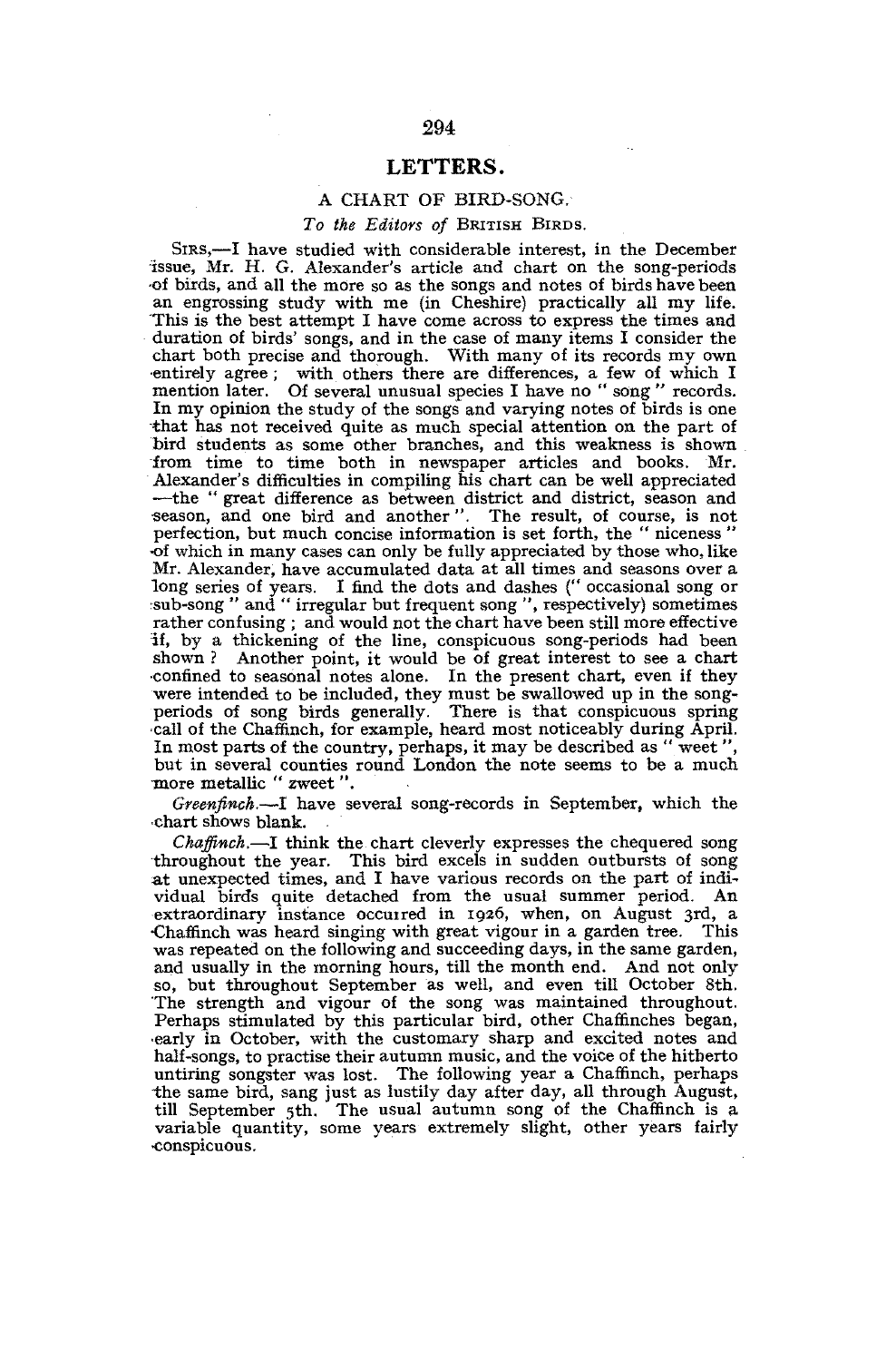*Yellow Hammer.*—The autumn song of this most uncertain autumn songster is neatly indicated in the chart by some dots in October and early November. I have a few records during late November, and one early in December.

*Reed-Bunting.*—The complete cessation of song for the year is shown about the middle of August, and this tallies exactly with my own observations. The comparatively short yearly song-period of this bird is a curious contrast to that of the Corn, Yellow and Cirl Buntings.

*Skylark.*—A long and sunny autumn occasions a wealth of song. In autumns of broken weather Skylarks seem satisfied, for the most part, with constant trilling, often low over the ground. In a fine September the song is much more notable than the chart indicates.

*Tree-Creeper.*—The Chart shows a blank of a month till late August. I find records of song for August 8th, 12th and 16th, and several later.

*Goldcrest.*—I have several song-records for January and February, and for August, and, of course, many in September and October.

*Willow-Wren.*—In my experience the chart makes too much of the July song. During that month the song becomes extremely frail and infrequent, and fades practically to vanishing point, then rallies towards the month end. It is during the first half of August that the autumn song is at its best, and it is not necessarily confined to the morning hours ; later in the month it fades and weakens, and it is usually lost after the first week in September, though I have stray records up to the 20th.

*Reed-Warbler.*—I have numerous song-records from the Cheshire meres during August, which month is a blank in the chart.<br>Sedge-Warbler.—The chart song-record ends with

song-record ends with July. I happen to have many August dates.

*Mistle-Thrush.*—My experience tallies with the chart, that this bird ceases to sing most years about the end of May or in the first week in June. In June, 1917, however, Mistle-Thrushes maintained their song much later, and I heard the last on the 20th. Perhaps this was due to late nesting consequent upon the preceding very long and severe winter.

*Blackbird.*—That this bird " goes on singing much later in the summer in some districts than in others ", is a curious fact. Even in districts not many miles apart. It sings all July in rural Cheshire, but in certain wooded suburbs it continues well into August. This is confirmed year after year. The chart shows a blank for October and November, but I have several October records, including the light subsong. In October, 1934, a Blackbird surprised me considerably by singing most days, sometimes in the morning, sometimes later, and in full view. This continued until early November.

*Robin.*—The lengthy song-period, with that never-failing quiet interval about midsummer, is well expressed in the chart. The Willow-Wren and Robin keep company with their frail snatches of song during that quiet interval.

*Hedge-Sparrow.*—This is a conspicuous October songster in Cheshire. And it expresses the coming spring, as January advances, with unusually warm and fervent song, even in winters of outstanding severity.

*Dabchick.*—The chart records a blank from mid-October. I find a few records during early November.

 $Quail.$ —In the long, hot summer of  $1893$  (and occasionally since) we had many Quails in Cheshire, and I heard the notes frequently from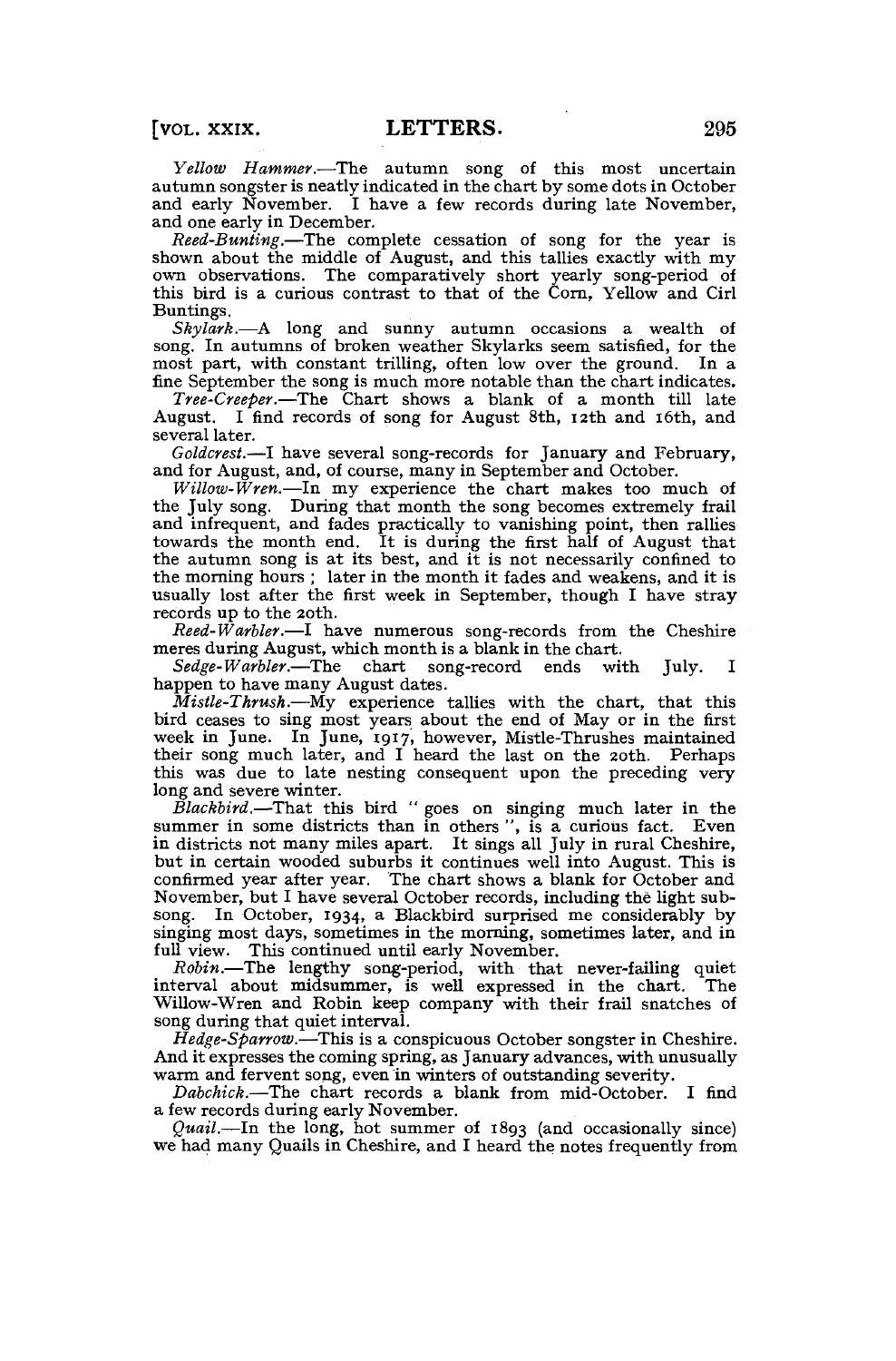May 20th. The chart shows June and July only. My latest date was. July 18th.

Mr. Alexander's attempt to classify birds' songs according to merit (he describes it as " a rough attempt ") I think is scarcely satisfactory, and this will be evident if chosen birds under each of the four classes are compared with others of their class. It is surely rather rough on the House-Martin, for example, to be put in Class 4, whilst the Corncrake<br>appears in Class 3! [AMES ]. CASH. appears in Class 3!

LYMM, CHESHIRE.

*January 4th*, 1936.

## A CHART OF BIRD-SONG.

#### *To the Editors of* BRITISH BIRDS .

SIRS,—I have read Mr. Stanley Morris's letter several times, but I am still at a loss to know what it is all about. I can only suppose  $(a)$  that he has not realized that the purpose of the chart (what he calls the " main issue ") is to show the *periods* of bird-song, not their musical value ; *(b)* tha t he has not read the introduction. In the introduction I thought I made it clear that in my *rough* attempt (which was almost an afterthought) to divide the songs and seasonal cries into four classes according to merit, I was not only thinking of musical value, but was also taking into account such factors as strength and persistence of song. In any case, as Mr. Morris himself says, " differences of opinion are inevitable ", so I don't quite see why he wants to insist that his opinions are better than mine. If he had published a paper classifying according to merit, and had put the various birds in the classes he suggests, I think I could have accepted all his " corrections " without much question. They are all border-line cases. By the way, I did not put Reed Bunting in Class II., as he alleges. But how he thinks I could avoid having the Nightingale and the Tawny Owl on the same page quite beats me. In the table I naturally followed the order of *The Practical Handbook* and other books of reference. If Mr. Morris finds this juxtaposition painful, I hope he will draw a thick line at the end of the *Passeres*, after Sand Martin, to show that "song proper " now ends and " seasonal calls " are about to begin.

His last paragraph, about the Snipe and Lesser Spotted Woodpecker, shows conclusively that he had not bothered to read my introduction, in which I stated my reasons for preferring to give the non-vocal music of these two species. It is clear from both the letters you publish, and from other correspondence I have had, that I ought to have explained further about some of the seasonal cries of the non-passerine species. Thus, for the Little Owl, I was giving the period, not of its yapping cries, which are no doubt partly seasonal, though they seem to be uttered in every month, but of the curious, rather faint " snoring ", often uttered with great persistence by day in the spring-time, but as far as I have been able to observe, at no other time. Then, as to the Waders ; in almost every case these have trilling cries, often uttered in the air with trembling wings, or with slow wing-beats, nearly always based on the ordinary call and alarm-notes, but quite distinct. Similarly, the Green Woodpecker's laugh, though closely resembling its ordinary cry, is higher-pitched and usually longer. For the Great Crested Grebe, I have given the period of its challenging snort, usually accompanied by " display " of some kind, for the Dabchick its twitter, and for the Pigeons their coos. The rest are, I hope, self-explanatory.

I am interested in Miss Hibbert-Ware's considerable extension of the period of the drumming of the Great Spotted Woodpecker. In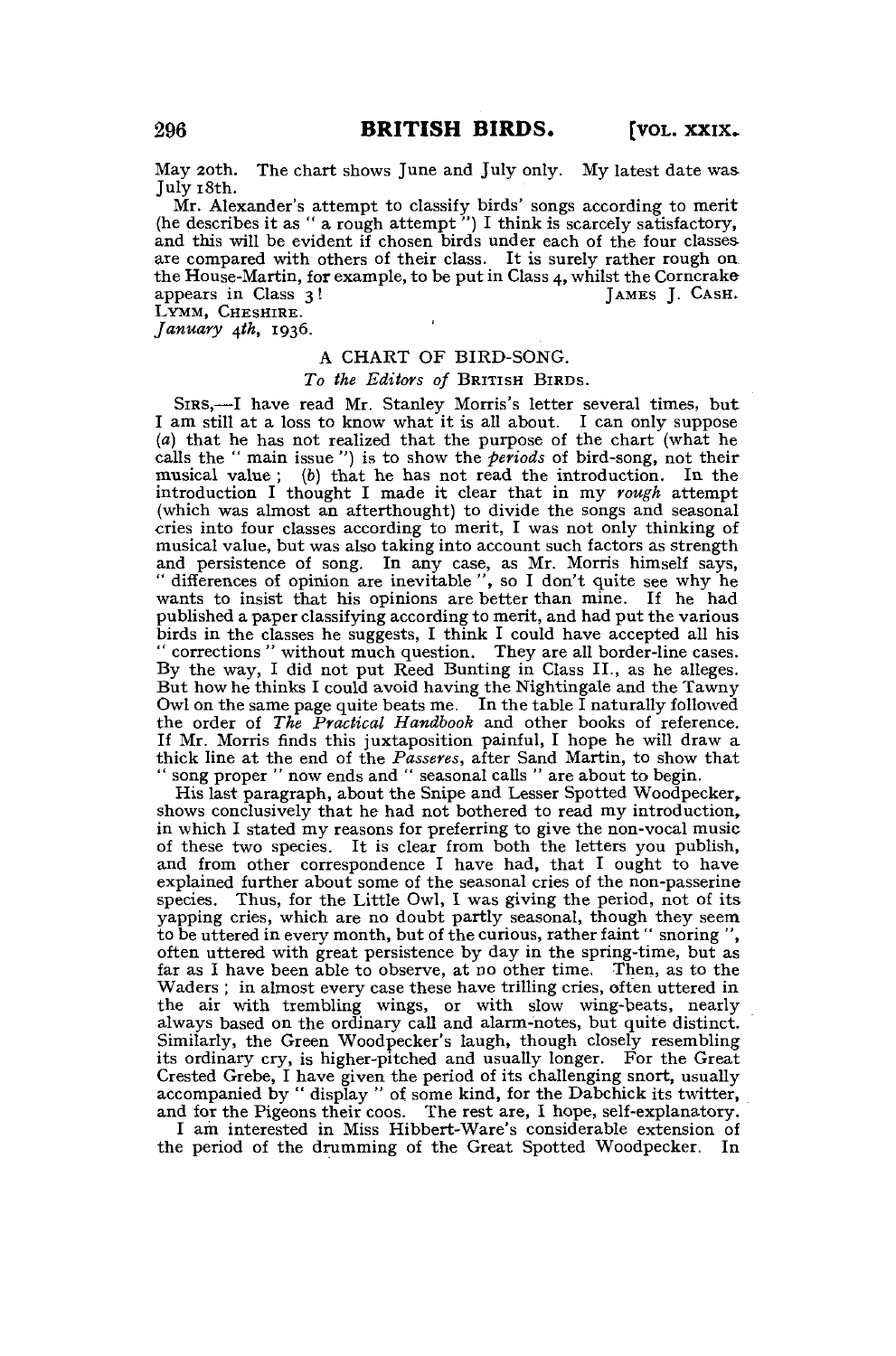my experience, most of their drumming is in the early morning; perhaps Miss Hibbert-Ware is an earlier riser than I am. Mrs. Hodgkin had also told me that she heard one in the late autumn this season, in the north of England. Mr. Armitage sends me word that, as a result of further observations on moorland song, September, October and November should all have dots in the case of the Red Grouse, and November in the case of the Twite. Probably other observers can also extend the dots. On the day after I had returned the final proof of the article (November 21st) I heard a Blackbird sing—apparently my first November record ; and for the past fortnight (I write on January 2nd), several local Tawny Owls have been doing their best to point out tha t their " hooting " line should be quite unbroken at this time of year, in spite of frost, fog and snow.

The Editor has also kindly allowed me to see Mr. Cash's interesting letter, with its valuable supplementary information which tends to illustrate the variety of song-periods in different districts. What Mr. Cash says of the Willow-Wren in Cheshire, for instance, certainly does not apply in districts known to me. Mr. Cash, like Mr. Morris, seems to have been misled by my use of the expression " classification according to merit ". If he will look again at the paragraph in which I expounded this, he will see why the Corncrake, with its harsh, persistent cry, is in group 3, the House-Martin, with its sweet, but feeble and infrequent ditty, only in 4. The word " merit " was probably not the best word to use.

I agree with Mr. Cash that too little attention has been given to birdsong, in comparison with other aspects of bird behaviour. Perhaps some ornithologist will soon undertake a serious inquiry into the significance of bird-song, and of other noises that birds make, some of which, as Mr. Cash notes, are largely seasonal. I may point out that the first essential of such a scientific study will be the dismissal of our besetting human preconceptions about the musical quality of the various sounds.  $H_G$  ALEXANDER. H. G. ALEXANDER.

P.S.—The Firecrest's song I should have described as of lower *pitch,*  not lower *tone,* than the Goldcrest's.

### MOVEMENTS OF JAYS IN FRANCE.

# *To the Editors of* BRITISH BIRDS.

SIRS,—In the November number of *British Birds,* in your editorial note on page 175, you express a wish to have further observations on the movements of Jays noticed in some parts of England during the autumn of 1935. Although writing from a region outside the British area, I think the following facts will interest you as showing the magnitude of the migration of this species in October, 1935. I am writing from my home, near Cognac, in the south-west of France, about eighty miles north of Bordeaux, fifty miles east of the Atlantic coast, in the valley of the river Charente.

The first movements were noticed here on September 25th, but it was difficult then to say whether they had more than a local character, as it happens frequently in this country that a certain number of Jays leave their breeding places in the autumn to go and feed on acorns and beech-mast in more densely-wooded neighbouring areas. However, during the first days of October, 1935, there was a marked increase in the numbers of Jays flying overhead in a southerly direction. On October 8th, the sky being overcast, a light wind blowing from the south, a considerable " rush " took place, the stream of migration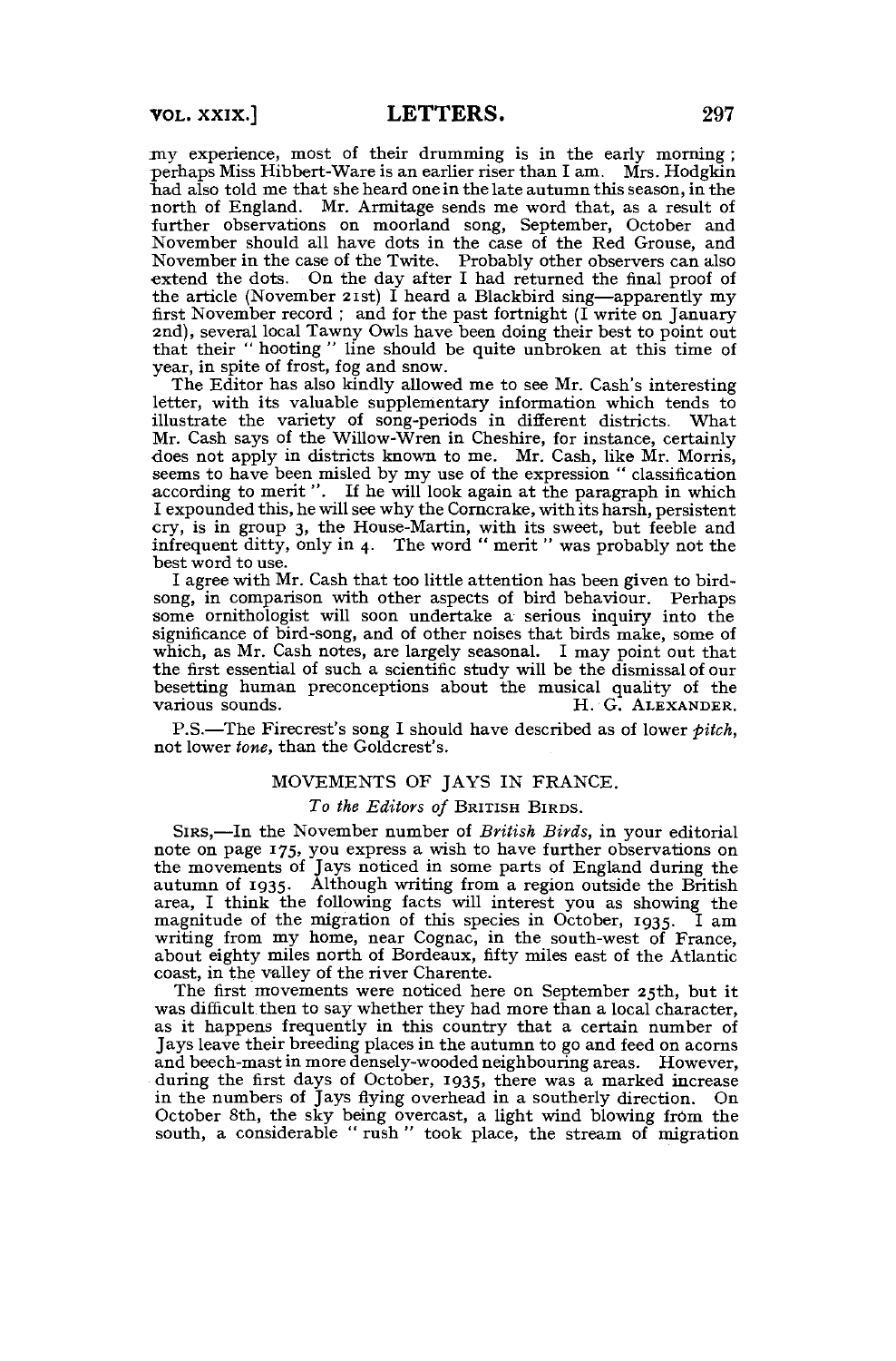passing continually from due north to south in the direction of the Pyrenees, the greatest intensity being between  $I1$  a.m. to 3 p.m. The next day, October 9th, at daybreak, the woods around us were literally swarming with Jays feeding on acorns and chestnuts. Their migration was at its climax on that day, lasting practically all day until about 3 or 4 o'clock in the afternoon, with more or less definite "rushes".

On October 10th, 11th and 12th there was a decrease in the movement which came to an end on the 14th and 15th.

During their migration, the Jays travelled generally at a height of between fifty to a hundred yards and in a more or less scattered order. Sometimes a dozen birds would fly together, as Rooks or Crows will do, to be followed at some distance by two or three or by a solitary bird at fifty yards' interval. Then a more important group would again appear. A. good many individuals would alight on trees in wooded parts.

Thousands of Jays must have passed over the area which I had under observation. Local "sportsmen " made, wonderful "bags" . I am sorry, however, that I cannot give any information about the width of the front of migration.

I can only recollect one single instance, about thirty years ago, when movements of a similar importance took place in the autumn. I am sorry I have no data about the year. As a rule there is no real migration of Jays in this country in autumn and no return movement in a northerly direction is noticeable in the spring. JACQUES DELAMAIN. *[cf.* also *L'Oiseau,* Vol. IV., N.S., p. 192 (1934) F.C.R.J.]

### THE MOVEMENTS OF SEA-BIRDS.

#### *To the Editors of* BRITISH BIRDS.

SIRS,—I was particularly interested to read Mr. P. H. Trahair Hartley's article on this subject *(antea,* pp. 203-210), as I have studied the flights of sea-birds at the other end of the English Channel—off Dungeness—for many years past. From November to March or April great numbers of Red-throated Divers *(Colymbus stellatus),*  Auks (chiefly Guillemots), Scoters and other sea-birds haunt the narrow parts of the Channel, as passengers from Folkestone to Boulogne especially, may often see. The Scoters, however, tend to keep closer in shore, both off Littlestone-on-Sea and in Rye bay.

My visits to Dungeness have usually been either just after Christmas, or in.late March and early April, and they have been irregular ; so that, although I have a number of records of birds seen flying past Dungeness point at various hours of different days in the past twenty years, it would be difficult to reduce them to any very serviceable graph or table.

In the early years of my observation I assumed that when I saw large numbers of Red-throated Divers (sometimes over 100 in ten or fifteen minutes), or flock after flock of Scoters flying steadily in one direction for an hour or more, it must be part of a long-distance migration. But recently I have changed my mind, and now I agree with Mr. Hartley's view that these flights are local movements. At Dungeness, as in Cornwall, they vary considerably from day to day ; but at Dungeness, in contrast to the Cornish observations, they also vary in direction. Thus, sometimes I have seen a large south-westerly flight in the morning, and then, later in the day—sometimes even before midday—^the main direction is changed, and dozens may be seen going in the opposite direction, north-east. At other times the movement gradually